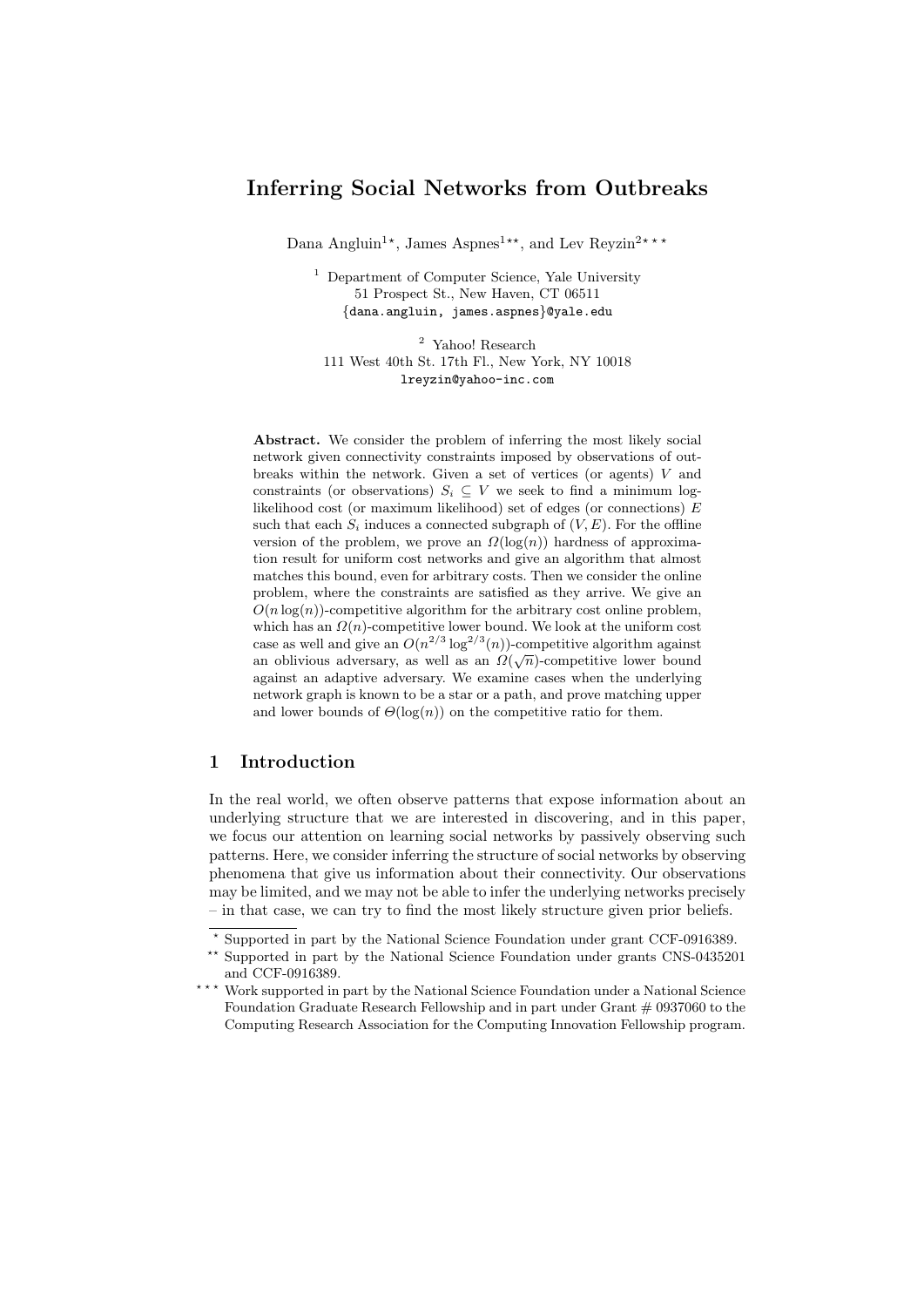For example, in the United States, the Centers for Disease Control and Prevention release various data<sup>3</sup> on persons affected by illnesses – where, ideally, we would have information on exactly who is affected in each outbreak. From this information we can try to learn the network's underlying structure. In an idealized setting, we can consider persons infected during one outbreak as connected subsets in a population – for a disease spreads among persons in close proximity, and such data impose constraints on the topology of the network. Given such constraints, the problem would then be to find a maximum likelihood social network from the disease data.

Thus, each set imposes a constraint on the network – namely that it be connected in its induced subgraph. The goal of the learner is to infer the most probable network that satisfies the connectivity requirements presented to it.

The learner can also have a prior belief about the probability each edge appears in the network. Let  $p_{(u,v)}$  be the a priori probability of an edge appearing between nodes  $u$  and  $v$ . If the prior distribution on edges is independent and each edge appears with low probability, the goal of finding a maximum likelihood social network given the constraints is to find a set of edges  $E$  that satisfies all of the constraints, for which the quantity

$$
\prod_{\{u,v\}\in E} p_{(u,v)} \prod_{\{u,v\}\notin E} (1-p_{(u,v)}) = \prod_{\{u,v\}} (1-p_{(u,v)}) \prod_{\{u,v\}\in E} \frac{p_{(u,v)}}{(1-p_{(u,v)})}
$$

is maximized. Taking the logarithm, we want a set of edges  $E$  that minimizes the sum

$$
\sum_{\{v,u\}\in E} -\log\left(\frac{p_{(u,v)}}{(1-p_{(u,v)})}\right).
$$

We assume that all quantities  $p_{(u,v)} \leq 1/2$ , meaning that we a priori do not expect any pair of given agents to be connected. This assumption implies that each term in the sum—the log-likelihood cost of the edge—is non-negative.

We can now think of the priors in terms of these costs. The goal of the learner becomes to construct the cheapest network (with respect to the prior costs) that satisfies the connectivity constraints.

This task presents various natural variations. We can consider what happens if the constraints are given to the learner in advance, and when the constraints arrive online. If they arrive online, they can be chosen adversarially or obliviously. We can imagine all edges in a network having the same cost, or that edges in a network have arbitrary costs. There are also cases when some information about the underlying social network is known, for example, that there exists a path that satisfies all the constraints.

#### 1.1 Past Work

In the area of active learning, Angluin et al. [7] study the problem of reconstructing independent cascade social networks by activating and suppressing various

 $3$  For more on CDC statistics, we direct the reader to www.cdc.gov/datastatistics/.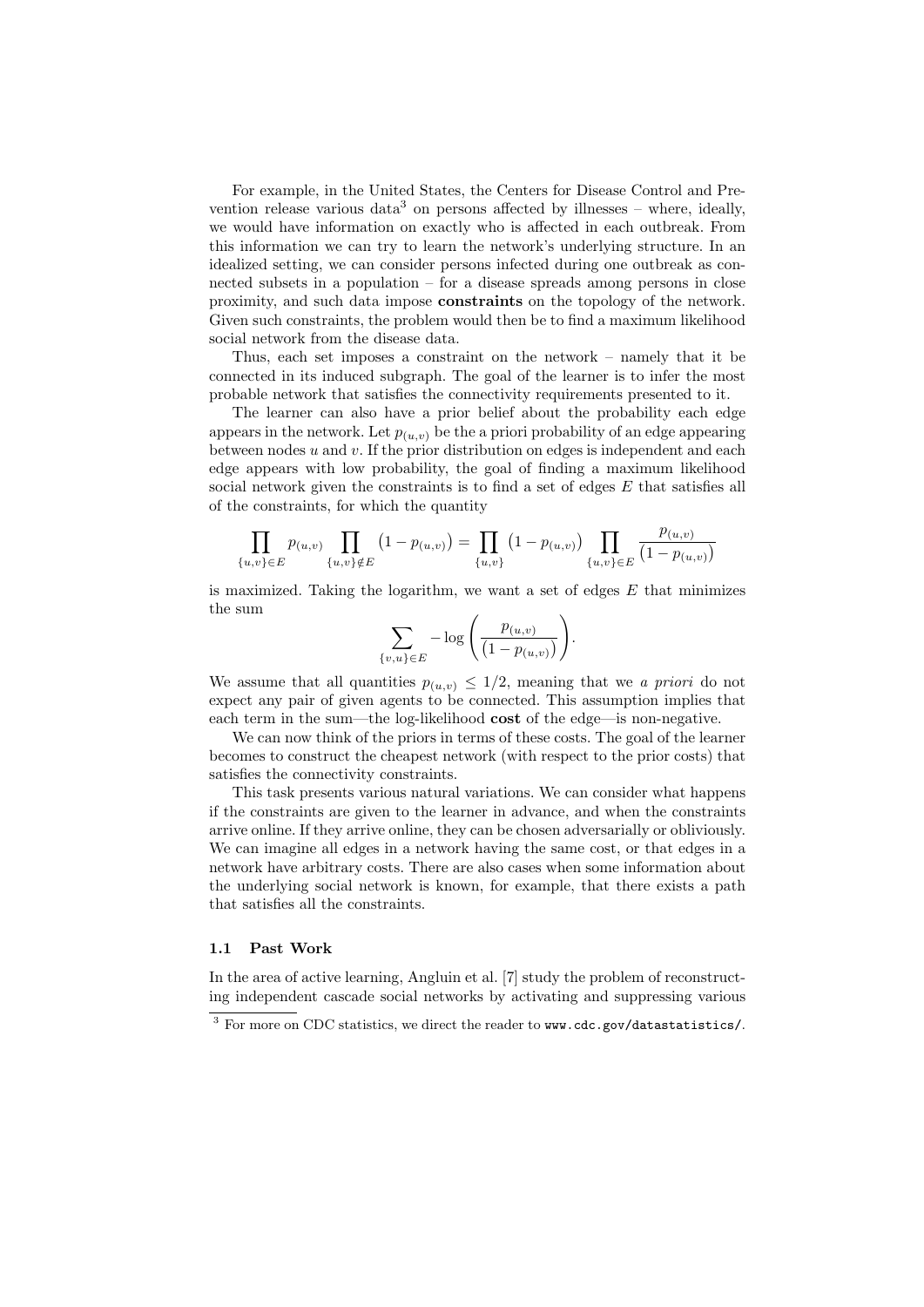nodes in the network. The problem of actively discovering various networks from connectivity queries has been much studied in  $[2, 6, 8, 9, 14, 18]$ . In active learning of hidden networks, the object of the algorithm is to learn the network exactly. Our model is similar, except the learner is passive and has only the constraints it is given. Our task is to output the most likely network consistent with the constraints without the ability to query the network.

In a different passive learning model, Akutsu et al. [1] consider the problem of completing networks consistently with observations. Their model assumes the learner has more information and uses different target networks, but it is an example of a model that captures some of the spirit of our problem.

A variant of our problem was also considered by Korach and Stern [16] in another context where users in a trusted set in a network want to send messages among themselves without having the messages travel outside the group. Trusted sets of users can overlap, creating complicated structures, and these trusted sets form connectivity constraints in their subgraphs, imposing similar requirements to those in the social network inference problem.

In [16] Korach and Stern analyze the offline version of this problem for the case where the constraints can be satisfied by a tree. They give a polynomial time algorithm that finds the optimal solution in the tree-realizable case. In [17] Korach and Stern consider this problem for the case where the optimal solution forms a tree, and all of the connectivity constraints must be satisfied by stars. They pose as an open question the case of general graphs. Among our other results, we answer their question in this paper.

In a different line of work, Alon et al. [5] explore a wide range of network optimization problems, including generalized connectivity, cuts, facility location, and multicast. The connectivity problem they study involves ensuring a network with fractional edge weights has a flow of 1 over cuts specified by the constraints. In [3], Alon et al. also study approximation algorithms for the Online Set Cover problem, which has connections to Network Inference problems which we explore in this paper. In [15] Gupta et al. also consider a network design problem for pairwise vertex connectivity constraints.

#### 1.2 Preliminaries

In this paper, we consider the following **Network Inference** problem.  $V$  is a set of vertices, and for each undirected edge  $e = (v_i, v_j)$ ,  $c_e$  is the cost of constructing edge e. A collection of connectivity constraints  $S = \{S_1, S_2, \ldots, S_r\}$  is given, where each  $S_i$  is a subset of V. The task is to construct a set E of edges between vertices of V such that for each i, the set  $S_i$  induces a connected subgraph of  $G = (V, E)$ . The quality of the solution is measured by comparing the sum of the  $\cos$  costs of all the edges in E with the optimal cost of satisfying all the constraints.

In the offline version of the problem, the algorithm knows all of the constraints at the outset; in the Online Network Inference problem, the constraints are given to the algorithm one by one, and edges must be added to  $G$  to satisfy each new constraint. By default, we allow the edges to have arbitrary costs, but in the uniform cost version of the problem the edge costs are all equal to 1.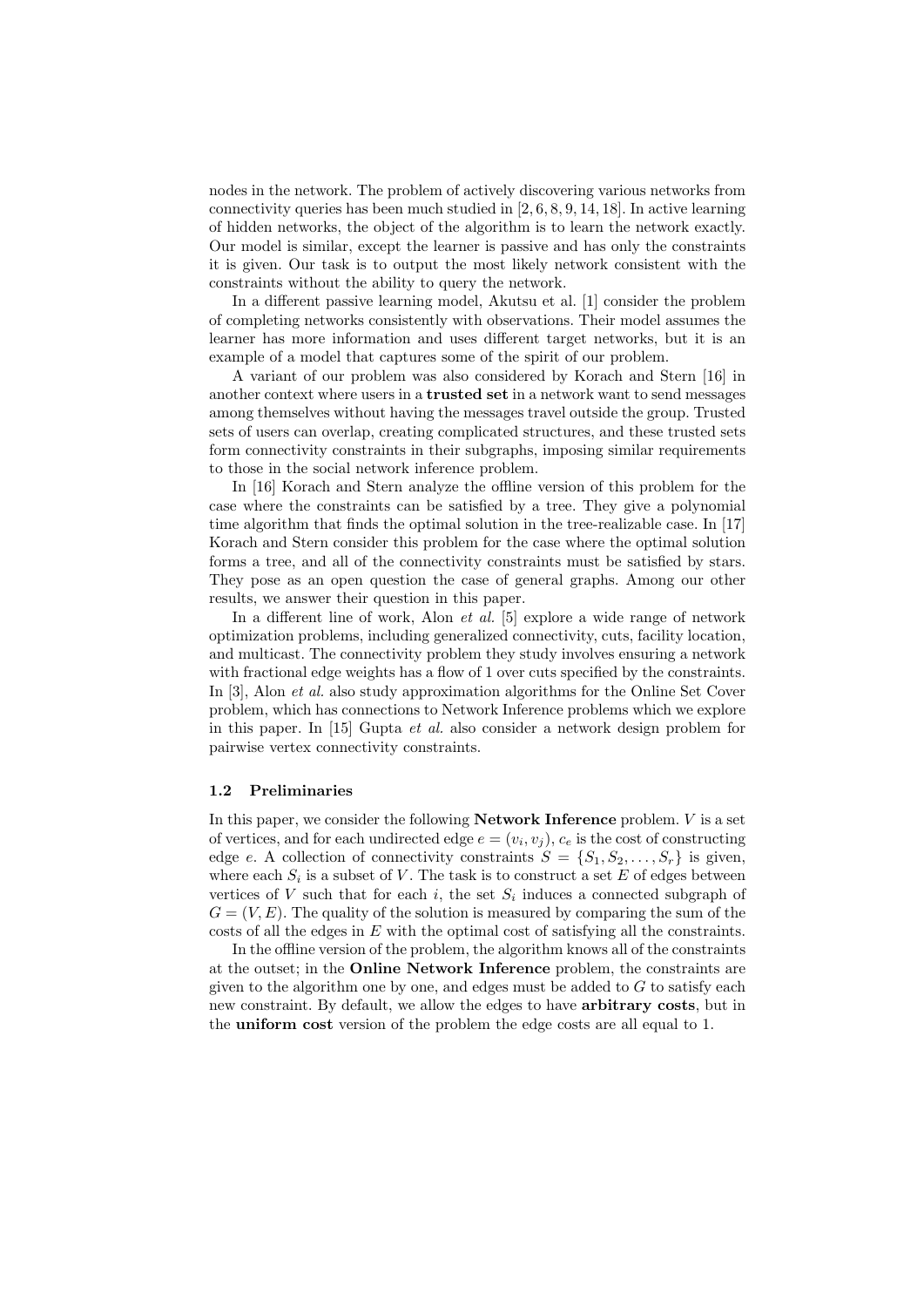When we restrict the **underlying graph** in a problem to a smaller class of graphs, we mean that all constraints  $S_i$  can be satisfied (for the online case, in hindsight), by a graph from that class.

#### 1.3 Our Results

In Section 2 we analyze the offline problem, where we show that the Uniform Cost Network Inference problem (and therefore the arbitrary cost one) has a hardness of approximation lower bound of  $\Omega(\log(n))$  times the optimal solution. We give an  $O(\log(r))$  approximation algorithm, where r is the number of constraints. This matches the lower bound when  $r$  is polynomial in  $n$ .

In Section 3, we look at the Online Network Inference Problem. First, in Subsection 3.1, we look at the case when the underlying uniform cost graph is a star or path. In both cases, we show that the optimal algorithm has an  $\Omega(\log(n))$ -competitive ratio and give a matching  $O(\log(n))$ -competitive algorithm. We also show that in the case when edges have non-uniform costs, there is no cn-competitive algorithm for any  $c < 1$ , even when the underlying graph is a path.

Then, in Subsection 3.2 we consider the general case of Online Network Inference, where the topology of the underlying graph is unrestricted. There we give an  $O(n \log(n))$ -competitive algorithm for the arbitrary cost case, that almost matches our lower bound. For the Uniform Cost Network Inference problem, we give an  $\Omega(\sqrt{n})$ -competitive lower bound, and in the case of an oblivious adversary, we give an  $O(n^{2/3} \log^{2/3}(n))$ -competitive algorithm.

# 2 Offline Network Inference

We first examine the offline Uniform Cost Network Inference problem.

**Theorem 1.** If  $P \neq NP$ , the approximation ratio for the Uniform Cost Network Inference problem on n nodes is  $\Omega(\log n)$ .

Proof. We reduce from the Hitting Set problem. The inputs to Hitting Set are  $U = \{v_1, v_2, \ldots, v_n\}$  and  $\{C_1, C_2, \ldots, C_j\}$  with  $C_i \subseteq U$ . The **Hitting Set** problem is to minimize |H|, where  $H \subseteq U$  such that  $\forall C_i$ ,  $H \cap C_i \neq \emptyset$ . We define an instance of the Uniform Cost Network Inference problem with  $n^3$  by n vertices  $v_{(i,j)}$ , for all  $1 \leq i \leq n^3$  (rows) and  $1 \leq j \leq n$  (columns). For each i, the vertices in row i,  $\{v_{(i,1)}, v_{(i,2)}, \ldots, v_{(i,n)}\}$ , correspond to the elements  $\{v_1, \ldots, v_n\}$  in the Hitting Set instance.

Now we define the connectivity constraints for the Uniform Cost Network Inference problem. First we enforce that all pairs of vertices in each row i are connected, by adding a connectivity constraint for each pair of vertices  $\{v_{(i,j)}, v_{(i,k)}\}.$ For each constraint  $C_i$  in the Hitting Set problem, we create  $\binom{n^3}{2}$  $i_2^{\nu}$  connectivity constraints. Without loss of generality, let  $C_i = \{v_1, v_2, \ldots, v_k\}$ . For each pair  $l \neq j$  such that  $1 \leq l, j \leq n^3$  we add a connectivity constraint

$$
S_{C_i}^{l,j} = \{v_{(l,1)}, v_{(l,2)}, \dots, v_{(l,k)}, v_{(j,1)}, v_{(j,2)}, \dots, v_{(j,k)}\}
$$
(1)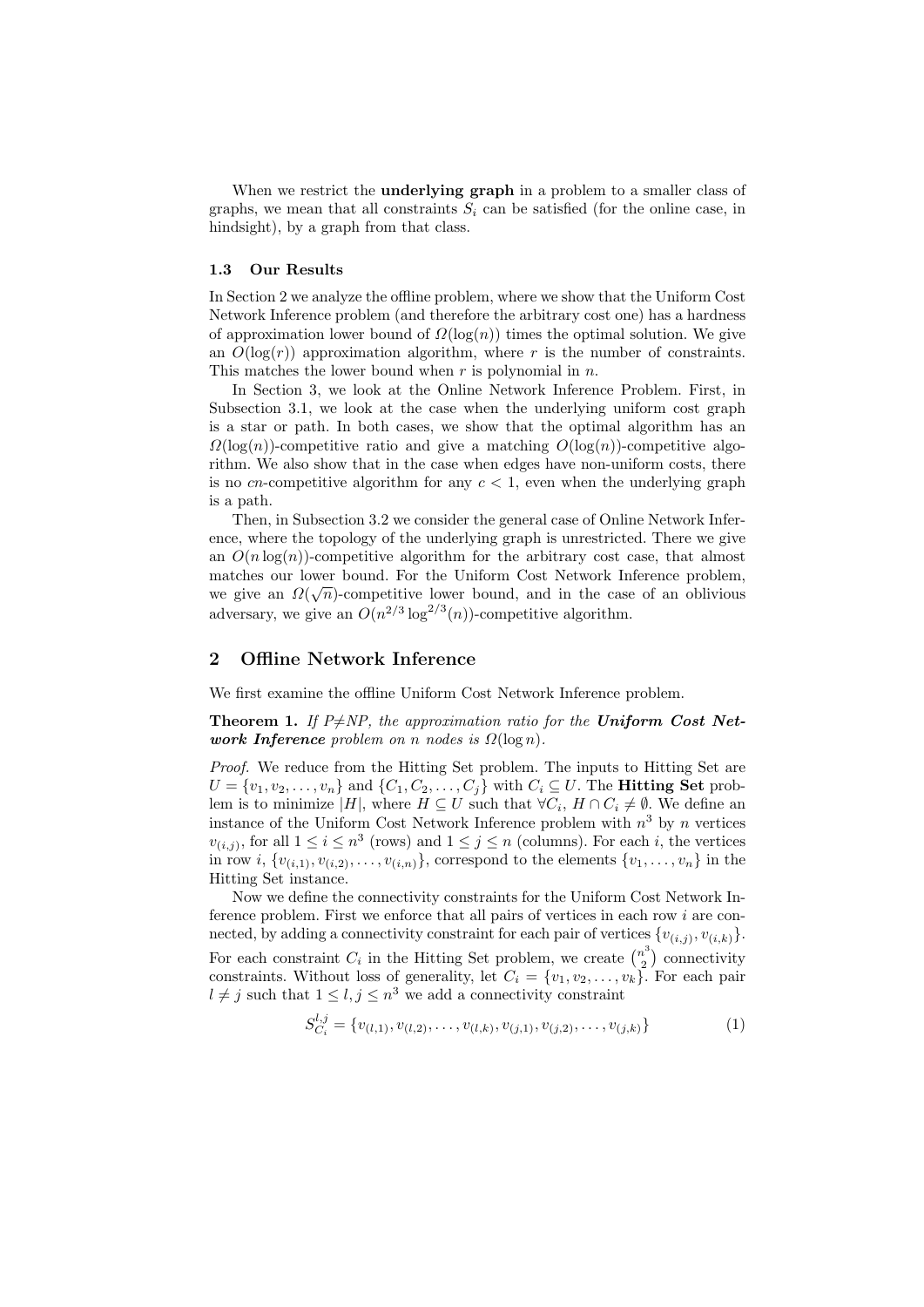in the Uniform Cost Network Inference problem. This enforces the Hitting Set constraints pairwise between the  $n^3$  rows of the network inference problem.

Each pair of rows in our new instance contains the original Hitting Set instance. First, the algorithm has no choice but to place a clique on each row. Then, let equation (1) be a constraint. To satisfy  $S_{C_i}^{l,j}$ , the algorithm must choose some edge between row l and row j among vertices  $1, \ldots, k$ . We observe that if the algorithm chooses an edge between two vertices corresponding to different elements in the two rows, it could do at least as well by choosing the edge going between two copies of one of the two elements. To see this, if edge  $(v_{(l,x)}, v_{(j,y)}),$ with  $x \neq y$ , is chosen to satisfy the constraint  $S_{C_i}^{l,j}$ , edge  $(v_{(l,x)}, v_{(j,x)})$  would have also satisfied the constraint (and corresponds to choosing element  $x$  in the Hitting Set). Then, for any other constraint between the two rows,  $(v_{(l,x)}, v_{(j,y)})$ will satisfy it only if  $(v_{(l,x)}, v_{(j,x)})$  will. Hence an optimal algorithm may choose edges in one-to-one correspondence with the elements in the original Hitting Set instance.

Because Hitting Set is the complement of Set Cover, if  $P\neq NP$ , its optimal approximation ratio is  $\Omega(\log(n))$  [13], and there are  $\Theta(n^3)$  $\binom{n^2}{2}$  pairs of Hitting Set instances (or rows). The optimal solution has  $\left(n^3\binom{n}{2} + \text{OPT}\binom{n^3}{2}\right)$  $\binom{n^3}{2}$  edges – the first term counts the pairwise constraints in each row. So unless  $\overrightarrow{P=NP}$ , the best polynomial time algorithm will require  $\left(n^3\binom{n}{2} + \Omega\left(\log(n)\text{OPT}\binom{n^3}{2}\right)\right)$  $\binom{n^3}{2}$ ) edges, giving us the result.  $\Box$ 

Below, we give an algorithm that almost meets this lower bound, even in the arbitrary cost case when  $r$  is polynomial in  $n$ .

## **Theorem 2.** There is a polynomial time  $O(log(r))$ -approximation algorithm for the Network Inference problem on n nodes and r constraints.

*Proof.* The inputs are the vertices  $V = \{v_1, v_2, \ldots, v_n\}$ , the cost  $c_e$  of each edge  $e = (v_i, v_j)$ , and the constraints  $\{S_1, S_2, \ldots, S_r\}$ . Let  $C(E)$  be a potential function that takes in a set of edges and sums over all constraints  $S_i$ , 1 minus the number of components  $S_i$  induces on  $(V, E)$ . Let E be initially empty. Now, consider the following greedy algorithm: until all constraints are satisfied (while  $C(E) < 0$ , greedily add to E the edge that is arg max<sub>e</sub>  $\frac{C(E+e)-C(E)}{c_e}$  $rac{e(-C-E)}{c_e}$ .

We now notice that  $C(E)$  is sub-modular in its edge set – as in, if  $A \subseteq B$  then for all e,  $C(A+e)-C(A) \geq C(B+e)-C(B)$ . This is clear because A can induce additional components for e to reduce compared to B. Now we use the result of Wolsey [19] that says that a greedy algorithm for maximizing an integer-valued submodular set function f on elements x gives a  $H(m)$  approximation to the optimum of f, where  $m = \max_x f({x})$  and  $H(m) = \sum_i^m \left(\frac{1}{i}\right)$ . Because each edge can increase the value of C by at most r, we have  $m \leq r$ , giving an  $O(\log r)$ approximation.  $\Box$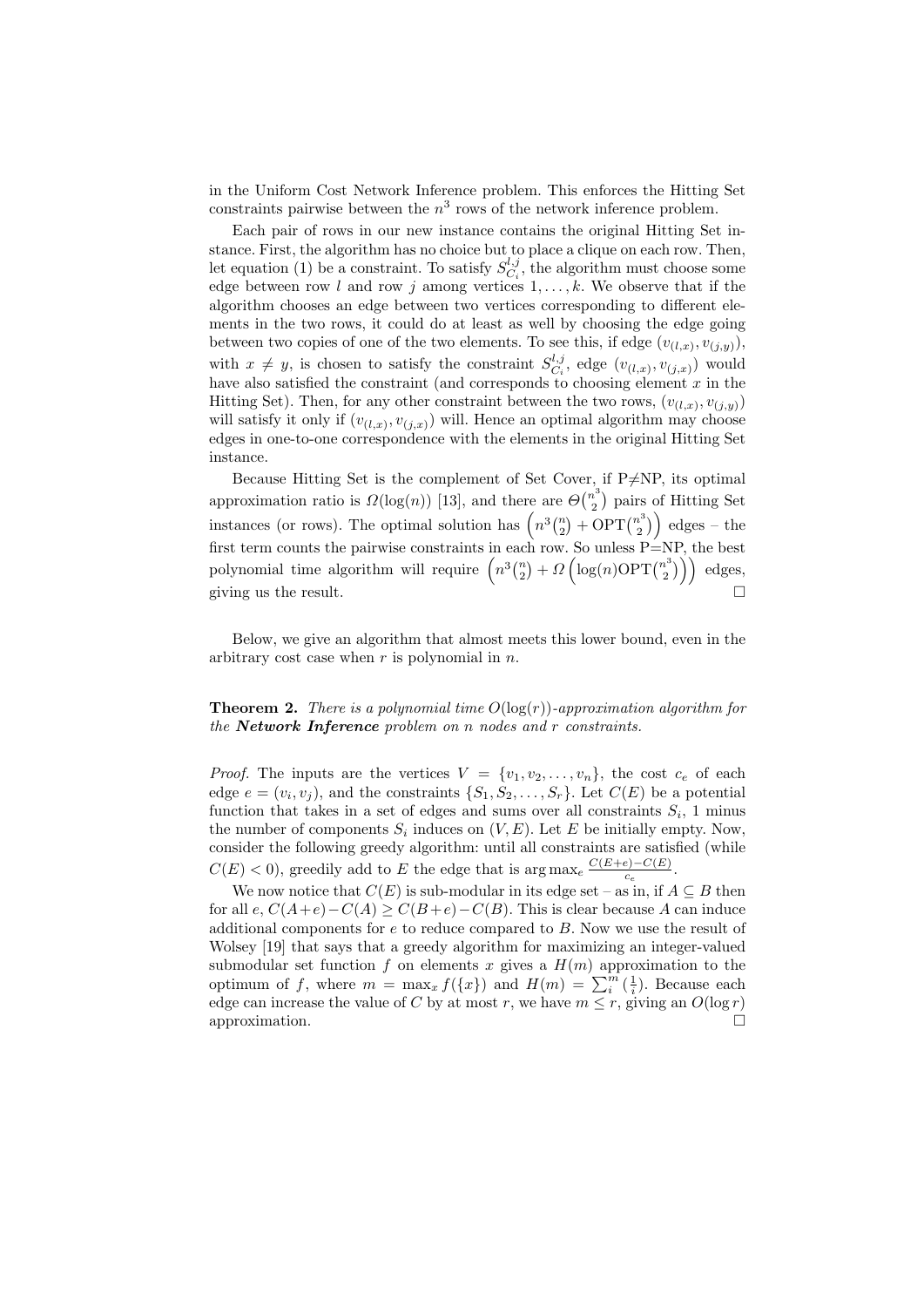## 3 Online Network Inference

Oftentimes, the learner must commit to its choices as constraints arrive. For example, when the constraints represent diseases, we may wish to commit resources to fight an epidemic. This leads us to consider the natural extension of network inference to the online setting.

In the online setting, the collection of connectivity constraints  $S_1, S_2, \ldots, S_r$ is now given one at a time, and we say that upon being presented  $S_i$  the algorithm is on round i. Also, let  $E_i$  be the edge set after the algorithm satisfies constraint  $S_i$ . To explore the worst-case performance of our algorithms, unless otherwise stated, we assume an adaptive adversary, meaning that the adversary can wait for the algorithm to satisfy constraint  $S_i$  before determining constraint  $S_{i+1}.$ 

In this section, we are interested in competitive analysis. An algorithm is  $c$ -competitive if the cost of its solution is less than  $c$  times OPT, where OPT is the best solution in hindsight. In the case when we know that the underlying graph is, for instance, a uniform cost path or star, we know that  $\text{OPT} = (n-1)$ . First, we prove a lemma helpful for analyzing online algorithms.

**Lemma 1.** Let  $n(G, S)$  be the number of connected components  $S \subseteq V$  induces in G, and let  $G_i = (V, E_i)$ . For every algorithm for the **Online Network In**ference problem, there is an algorithm that performs at least as well and adds exactly  $(n(G_i, S_{i+1}) - 1)$  edges on every round i.

Proof. Let A be any algorithm for the online network inference problem. We can make a new algorithm called  $A_{\text{lazy}}$ , that on each round inserts only a subset of edges that A has inserted up to that round, enough to keep the constraints satisfied. Each edge that A inserts but  $A_{\text{lazy}}$  does not,  $A_{\text{lazy}}$  remembers as possible edges for future rounds and adds them as needed to satisfy future constraints. It is clear that  $A<sub>lazy</sub>$  needs to put down a spanning tree on the components induced by constraint *i*, which is  $(n(G_i, S_{i+1}) - 1)$  edges; any fewer edges would not satisfy the constraint. Thereby,  $A_{\text{lazy}}$  satisfies the constraints, and because  $A<sub>lazy</sub>$  uses a subset of the edges of A, it performs at least as well.  $\square$ 

#### 3.1 Stars and Paths

First, we examine the case when the underlying graph is a star. This represents the extreme case of one influential agent having many connections.

**Theorem 3.** The optimal competitive ratio for the **Online Uniform Cost** Network Inference problem on n nodes when the algorithm knows the underlying graph is a star is  $\Theta(\log(n))$ .

Proof. We first prove the *lower bound* – that the competitive ratio for any algorithm is  $\Omega(\log(n))$ . The adversary maintains a partition of the vertices into two sets: C, the possible centers, and  $D = (V - C)$ , the non-centers. Initially C has  $(n-1)$  vertices and D has one vertex, and the initial two constraints given to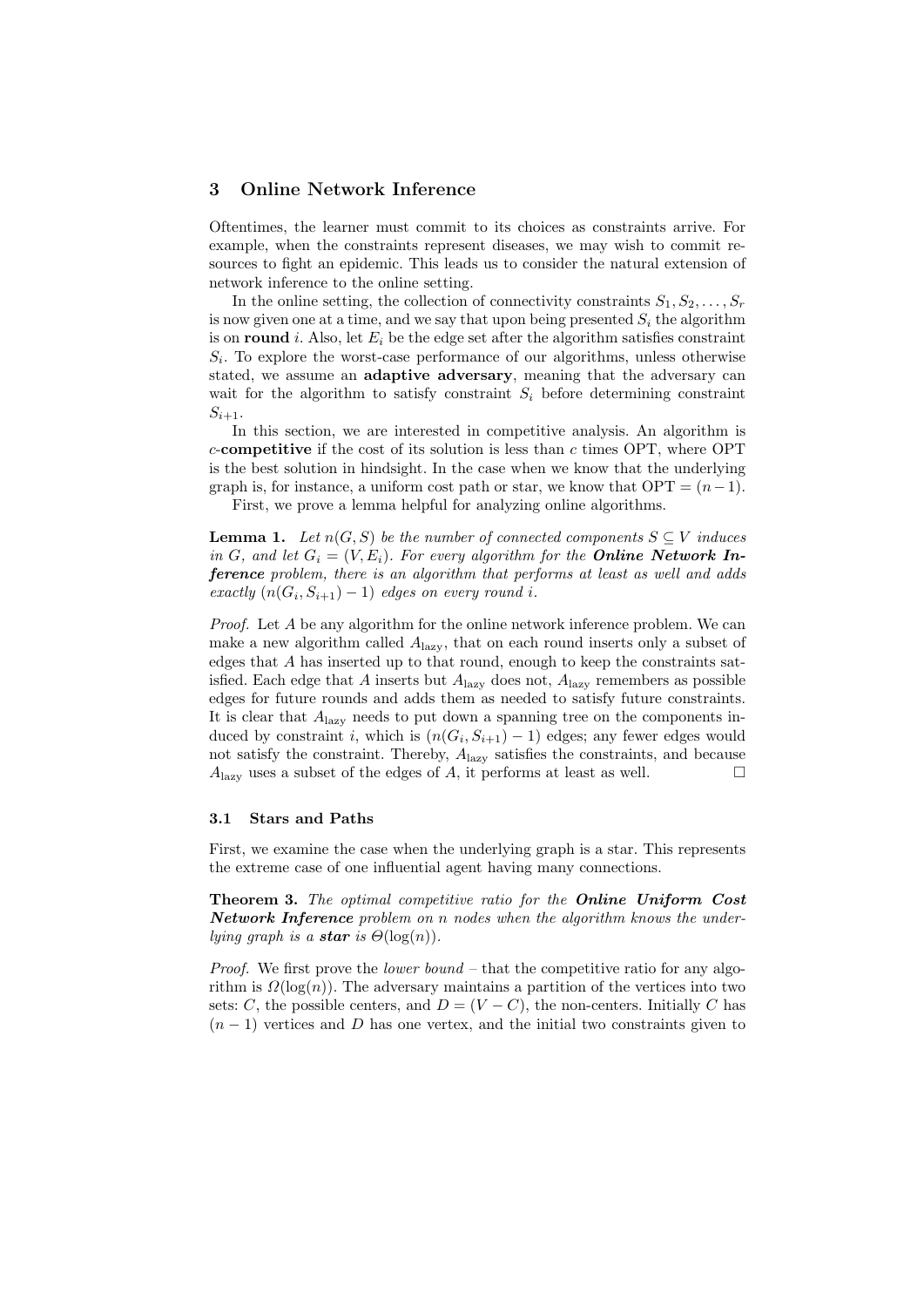the algorithm are V and C. At every step, the adversary looks for a vertex  $v \in C$ that maximizes the number of edges  $(u, v)$  with  $u \in D$  given by the algorithm, and moves v from C to D, that is,  $C' = C \setminus \{v\}$  and  $D' = D \cup \{v\}$ . The new constraints given by the adversary are  $C' \cup u$  for all  $u \in D'$ . Thus, the algorithm must ensure at least one edge from each element of  $D'$  to some element of  $C'$ . The adversary continues until it has moved all but one vertex from C to D.

To analyze, we consider the edges from elements of  $D$  to the element  $v$  moved from C to D when  $|C| = i$ . Each element of D must have at least one edge to an element of  $C$ , so the maximum number of edges from  $D$  to one element of  $C$ is at least the average:  $(n - i)/i$ . These edges are all distinct, so the algorithm must produce at least  $\sum_{i=2}^{n-1} (n-i)/i = \Omega(n \log(n))$  edges in all. Yet, all these constraints can be satisfied by a star with  $(n - 1)$  edges. This completes the proof of the lower bound.

For the upper bound, we give an  $O(\log(n))$ -competitive algorithm. The algorithm will keep track of a set  $C_i$  of potential centers and  $D_i = V - C_i$  known non-centers at round i. Any node not appearing in some constraint cannot be a center. The algorithm keeps nodes in  $C_i$  connected by a path, and each node in  $D_i$  is connected to some node in  $C_i$ , such that the number of edges going into each node in  $C_i$  from  $D_i$  is no more than  $\lceil (|D_i|)/|C_i| \rceil$ , meaning that all nodes in  $C_i$  have close to the same degree. Initially,  $C_0 = V$  and is connected by an arbitrary path (costing  $O(n)$  edges). At any stage of the algorithm, when a constraint  $S_i$  comes in, if it does not eliminate any potential centers, it is easy to see  $S_i$  is already satisfied. Otherwise, we remove any potential centers  $R_i \subset C_{i-1}$ that are now known to be non-centers from  $C_{i-1}$  (to form  $C_i$ ), and we add them to  $D_{i-1}$  (to form  $D_i$ ). Further, we ignore all edges to nodes in  $R_i$ . We re-stitch the path connecting nodes in  $C_i$ , which takes at most  $|R_i| + 1$  edges. Then, we connect (in such a way that keeps the degrees of the nodes in  $C_i$  about equal) all nodes in  $R_i$  to nodes in  $C_i$ , which takes  $|R_i|$  edges, and also all nodes in  $D_{i-1}$ that became disconnected from  $C_i$  because were connected to nodes in  $R_i$ , which takes  $O\left(\frac{|R||D_{i-1}|}{|C_{i-1}|}\right)$  $\frac{R||D_{i-1}|}{|C_{i-1}|}$  edges. This clearly satisfies constraint  $S_i$ .

To see why this gives us the needed result, we notice that at most  $n$  centers can be removed from  $C$ , and therefore connections involving nodes in  $R_i$  take  $\sum_{i=1}^{n} O(|R_i|) = O(n)$ . The rest of the connections, by the analysis in the paragraph above, cost  $\sum_i O\left(\frac{|R||D_{i-1}|}{|C_{i-1}|}\right)$  $\frac{|\mathcal{R}||D_{i-1}|}{|C_{i-1}|} \Big) \leq \sum_i O\left(\frac{|R_i|n}{|C_{i-1}|}\right)$  $\frac{|R_i|n}{|C_{i-1}|}$ . If we consider removing one center at a time (as opposed to in groups  $R_i$ ), we can bound this from above by  $O(n \sum_{i=1}^{n} \frac{1}{n-i}) = O(n \log(n)).$ 

Next, we examine another natural structure – when the underlying graph is a path.

Theorem 4. The optimal competitive ratio for the Online Uniform Cost Network Inference problem on n nodes when the algorithm knows the underlying graph is a **path** is  $\Theta(\log(n))$ .

Proof. First we prove the lower bound, that any algorithm has a competitive ratio of  $\Omega(\log(n))$ . We show an adversarial strategy that forces the algorithm to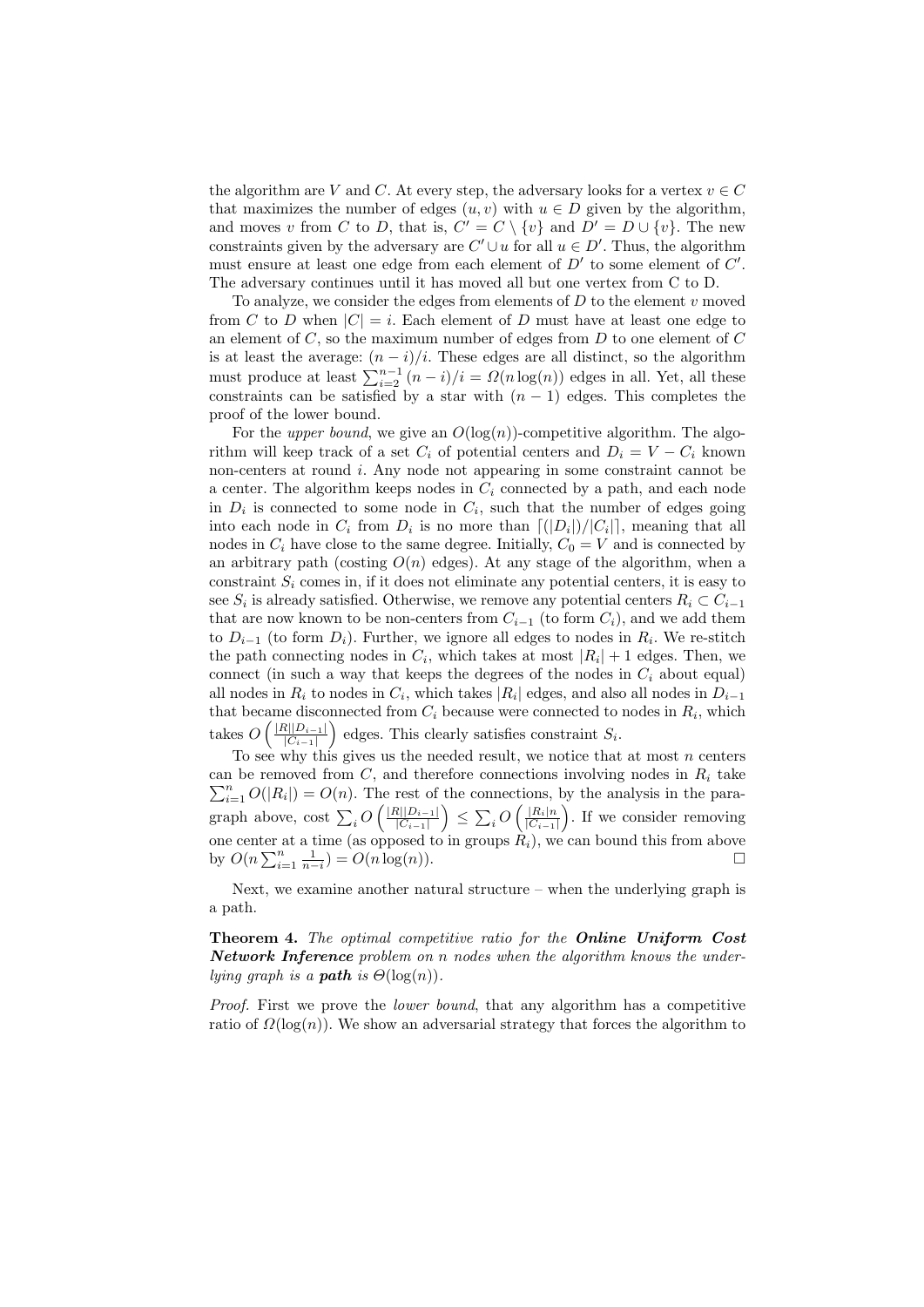use  $O(n \log(n))$  edges when the optimal solution in hindsight uses only  $(n - 1)$ edges. The adversary first shows all the nodes, which by Lemma 1 the optimal algorithm connects using  $(n - 1)$  edges. Then the adversary divides the nodes into two independent sets and presents each of them to the algorithm in arbitrary order. The optimal algorithm must connect the two subgraphs with trees (again by Lemma 1), and the adversary repeats this process recursively. We say that each depth in the recursion is a new level in this process. Because the algorithm puts down  $O(n)$  edges per level, given this strategy for the adversary, the optimal algorithm needs to put down a path at each step so as to balance the sizes of two following independent sets and limit the algorithm to  $O(\log(n))$  levels. Hence, the algorithm uses  $\Omega(n \log(n))$  edges, but it is clear that knowing the sets in advance, one can satisfy the connectivity requirements using  $O(n)$  edges - by simply connecting the smallest sets and then merging them accordingly into a path. This gives us the desired  $\Omega(\log(n))$  gap.

Now we prove the *upper bound* by giving an  $O(log((n))$ -competitive algorithm. We first observe that every constraint  $S_i$  is a sub-interval of the path, and the algorithm must put down enough edges to capture a permutation of the vertices consistent with the  $S_i$ 's. The algorithm we introduce maintains a  $pq-tree - a data structure, introduced by Booth and Lueker in [10], that keeps$ track of all consistent orderings of nodes given contiguous intervals in a permutation. A pq-tree is a tree that consists of leaf nodes, p-nodes, and q-nodes. A leaf node is an element (or vertex in our case). A **p-node** (permutation node) has 2 or more children of any type, and its children form a contiguous interval, but can be ordered in any order. A **q-node** has 3 or more children of any type and its children form an interval in the given order or its reverse. Each new interval constraint updates the pq-tree, and then the algorithm adds edges to satisfy the new constraint.

We will show that the algorithm can satisfy the constraints using  $O(n \log(n))$ edges by using a potential function to keep track of the evolution of the pq-tree. Let  $P$  be the set of p-nodes in a given tree and  $Q$  be the set of q-nodes. Also for any node p, let  $c(p)$  count p's children. For constants a and b, our potential function is

$$
\Phi = a \sum_{p \in P} \left( (c(p) - 1)(\log(c(p) - 1)) + b|Q| \right).
$$
 (2)

We observe that the pq-tree before any constraints arrive has one p-node at the root, and all its children are leaf nodes. This corresponds to an arbitrary permutation of the vertices. So at the beginning,  $\Phi = \Theta(n \log(n))$ . In comparison, when the permutation is specified, the root is a q-node and the rest of the nodes are leaves. In that case,  $\Phi = \Theta(1)$ .

Now we look at what happens when a constraint comes in. We will argue that the number of edges we need to insert into our graph is a lower bound on the drop in the potential function, and because it is always the case that  $\Phi \geq 0$ , this will complete the proof.

We first analyze the most common type of update to a pq-tree. A constraint comes in and splits a known interval into two, that is, it splits a p-node with  $m$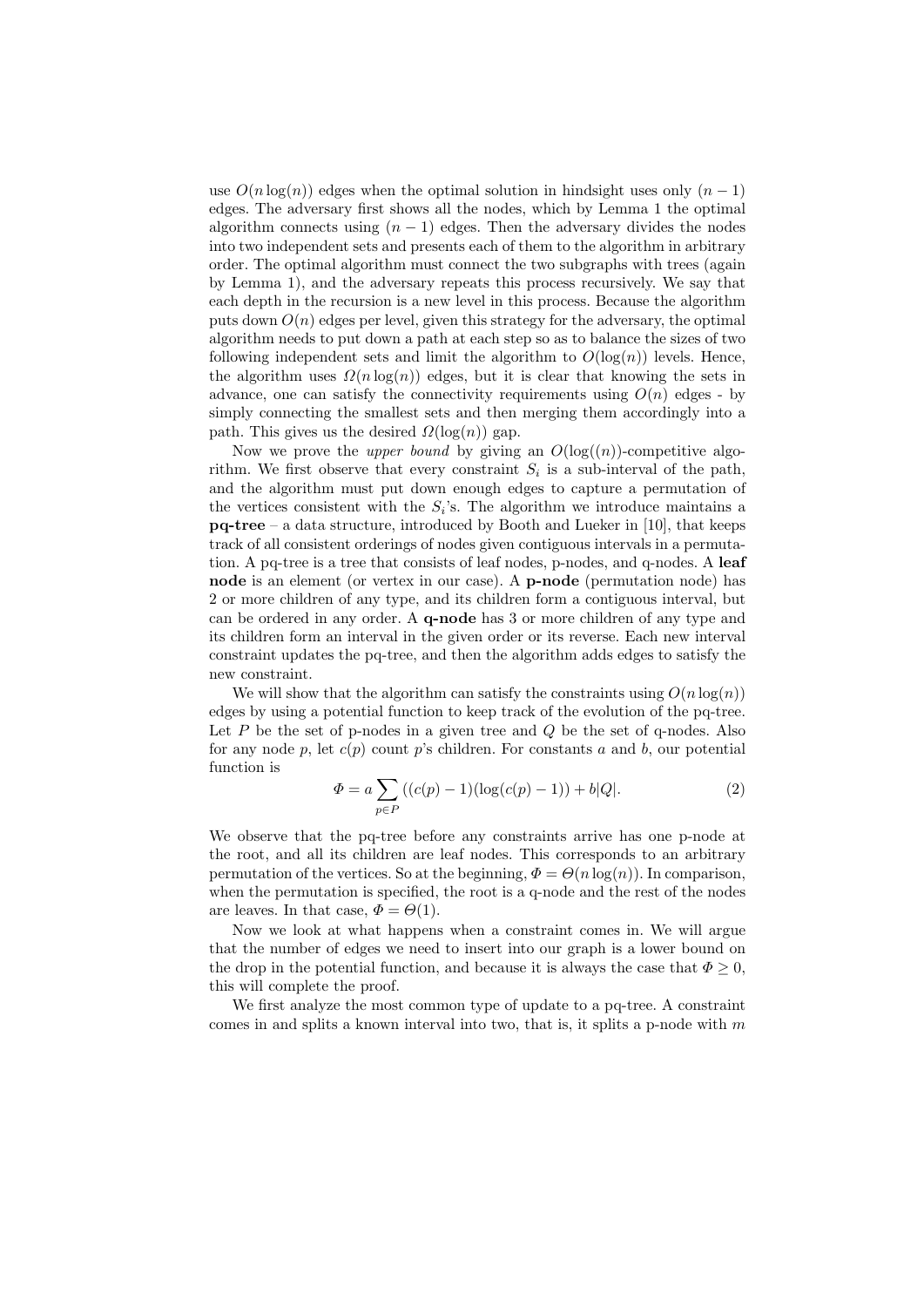children into two p-nodes (one with at most  $(k+1)$  children and the other with at most  $(m-k)$  children), and attaches them to a q-node parent. So the drop in the potential function is as follows (where  $H(p)$  is the binary entropy function.)

$$
-\Delta \Phi = a ((m-1) \log(m-1) - (k \log(k) + (m-k-1) \log(m-k-1))) - b
$$
  
=  $a(m-1) \left( \log(m-1) - \frac{k}{m-1} \log(k) - \frac{m-k-1}{m-1} \log(m-k-1) \right) - b$   
=  $a(m-1) \left( -\frac{k}{m-1} \log \left( \frac{k}{m-1} \right) - \frac{m-k-1}{m-1} \log \left( \frac{m-k-1}{m-1} \right) \right) - b$   
=  $a(m-1)H \left( \frac{k}{m-1} \right) - b$   
 $\ge a(m-1) \min \left( \frac{k}{m-1}, \frac{m-k-1}{m-1} \right) - b$   
=  $a \min (k, m-k-1) - b$ .

Now,  $2 \min (k, m - k - 1)$  is exactly how much is required in the worst case to stitch up a split interval – because we have to connect up all of the nodes in the smaller new interval, and patch at most as many gaps in the larger interval (similar to the reasoning in the proof of the lower bound). It takes at most 4 more edges to connect up the ends of the two new intervals to the rest of the graph, and this can be paid for if  $a = 10$  and  $b = 4$ . We remember min  $(k, m - k - 1) > 1$ , so we spend 2 on splitting the p-node, 4 on re-stitching, and 4 on the new q-node, and thus  $a = 10$ .

Booth and Lueker in [10] characterized all of the possible updates to the pq-tree using 10 patterns: L, P1, P2, P3, P4, P5, P6, Q1, Q2, and Q3, given in the Appendix. Neither L, Q1, nor P1 changes the number of p-nodes or q-nodes. P2-P6 split at most one p-node and create at most one q-node, and are covered by our analysis above. Q2 and Q3 require us to reconnect at most 2 pairs of endpoints (with 4 edges), but also reduce the number of q-nodes by 1 or 2 (this is why  $b = 4$ , and the edges are paid for by the drop in  $\Phi$ .

In the arbitrary cost case, the competitive ratio becomes considerably worse.

# **Theorem 5.** There is no  $(cn)$ -competitive algorithm for  $c < 1$  for the **Online Network Inference** problem on n vertices, even when the underlying graph is a path.

*Proof.* We let all edges among  $(n - 1)$  of the vertices have cost 0, and all edges from the remaining vertex, s, have cost 1. The adversary first tells the algorithm that all the vertices are connected. When the algorithm satisfies this constraint, the adversary excludes from the next constraint all vertices the algorithm has chosen to directly connect to s. This continues until the adversary forces the algorithm to use all the 1 edges. But because each constraint is a subset of the previous constraint, the optimal solution only needs to contain the final cost 1 edge, and can connect the remaining vertices using a path that goes through the vertices in the order they were excluded in the adversary's choice of constraints.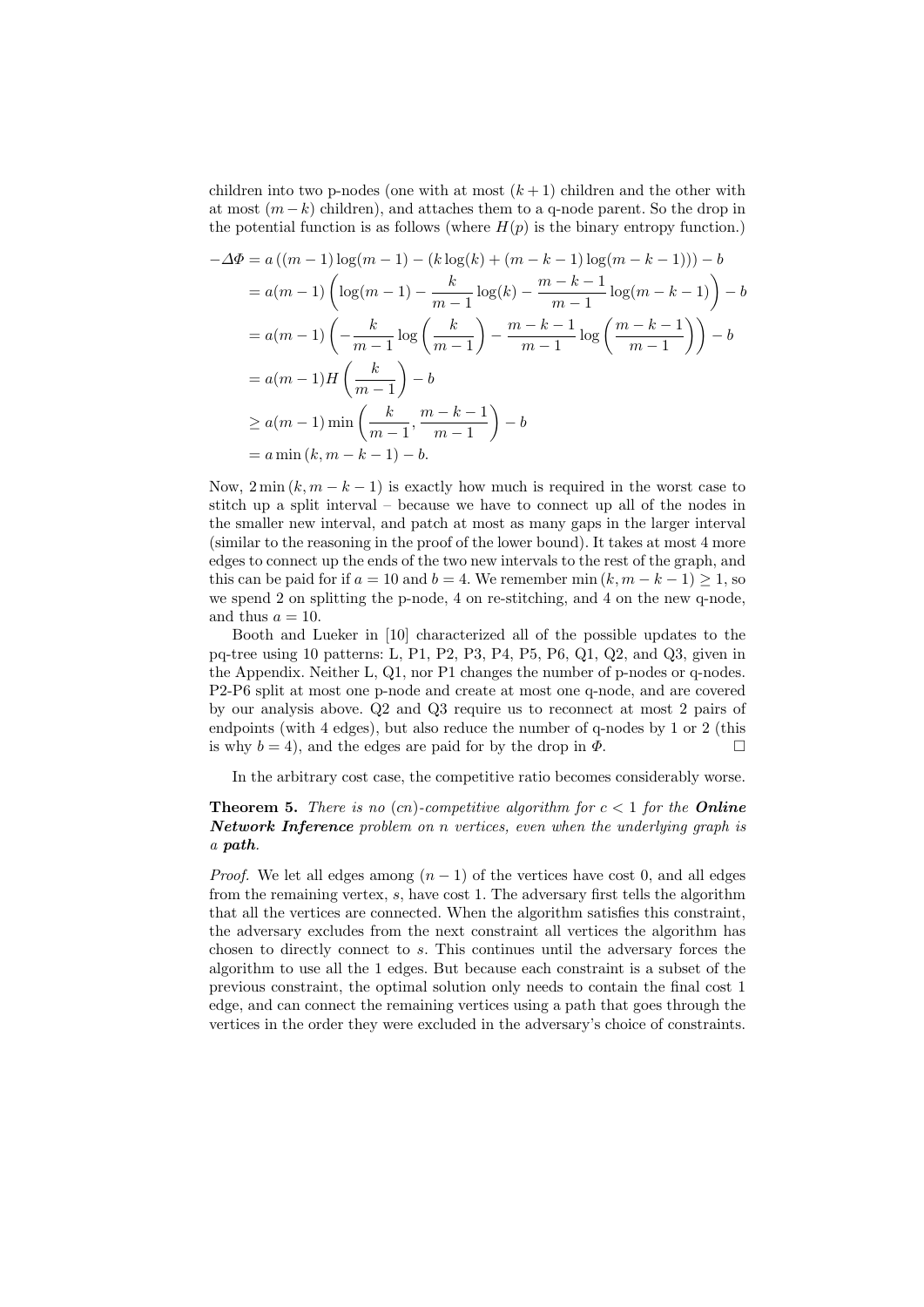Hence, the algorithm was forced to pay a cost of  $(n - 1)$ , while the optimal solution pays a cost of 1.  $\Box$ 

#### 3.2 General Graphs

We introduce the **Online Fractional Network Inference** problem, in which the algorithm is similarly given a set of vertices  $V$  and edge costs  $c_e$  for all  $e = (v, w) \in V$ , and sees a sequence of constraints  $\{S_1, S_2, \ldots, S_r\}$ . The task is to assign fractional weights  $w_e$  to the edges (or pairs of vertices), such that for each i, the maximum flow between each pair of vertices in  $S_i$  is at least 1, given the weights  $w_e$  (to be interpreted as edge capacities). The quality of the solution is measured by comparing  $\sum c_e w_e$  with the optimal cost of satisfying all the connectivity constraints. In the online problem, the algorithm may not decrease any edge weights from round to round.

**Lemma 2.** There is an  $O(\log(n))$ -competitive polynomial time algorithm for the Online Fractional Network Inference problem on n nodes.

Proof. We give Algorithm 1 for the Online Fractional Network Inference problem. Algorithm 1 is a modification of the algorithm in **3.1** of Alon *et al.* [5], and this proof closely follows their logic.

| <b>Algorithm 1</b> An $O(log(n))$ -competitive Algorithm for the Online Fractional |  |  |  |  |
|------------------------------------------------------------------------------------|--|--|--|--|
| Network Inference Problem                                                          |  |  |  |  |

| Let $ V  = n$ and $ E  = m$                                   |
|---------------------------------------------------------------|
| Upon seeing first constraint, set all $w_e = \frac{1}{m^2}$   |
| for each constraint $S$ do                                    |
| for each pair $v, w \in S$ do                                 |
| <b>if</b> the flow from v to w in S is at least 1 <b>then</b> |
| do nothing                                                    |
| else                                                          |
| while the flow from v to w in S is less than 1 do             |
| compute a min-weight cut C between $v$ and $w$ in $S$ .       |
| for each edge $e \in C$ , $w_e = w_e(1 + 1/c_e)$              |
| end while                                                     |
| end if                                                        |
| end for                                                       |
| end for                                                       |

We say that the optimal solution OPT has cost  $\alpha$ . We assume the value of  $\alpha$  is known, and we can then assume all edges have cost between 1 and  $m<sup>4</sup>$ 

<sup>&</sup>lt;sup>4</sup> Alon *et al.* [5] argue that we can use all edges of cost less than  $\alpha/m$  and stay within our bound, and we can ignore all edges with cost greater than  $\alpha$ , and then rescale. They also show how to guess  $\alpha$  to within a factor of 2, justifying the assumption that  $\alpha$  is known in advance.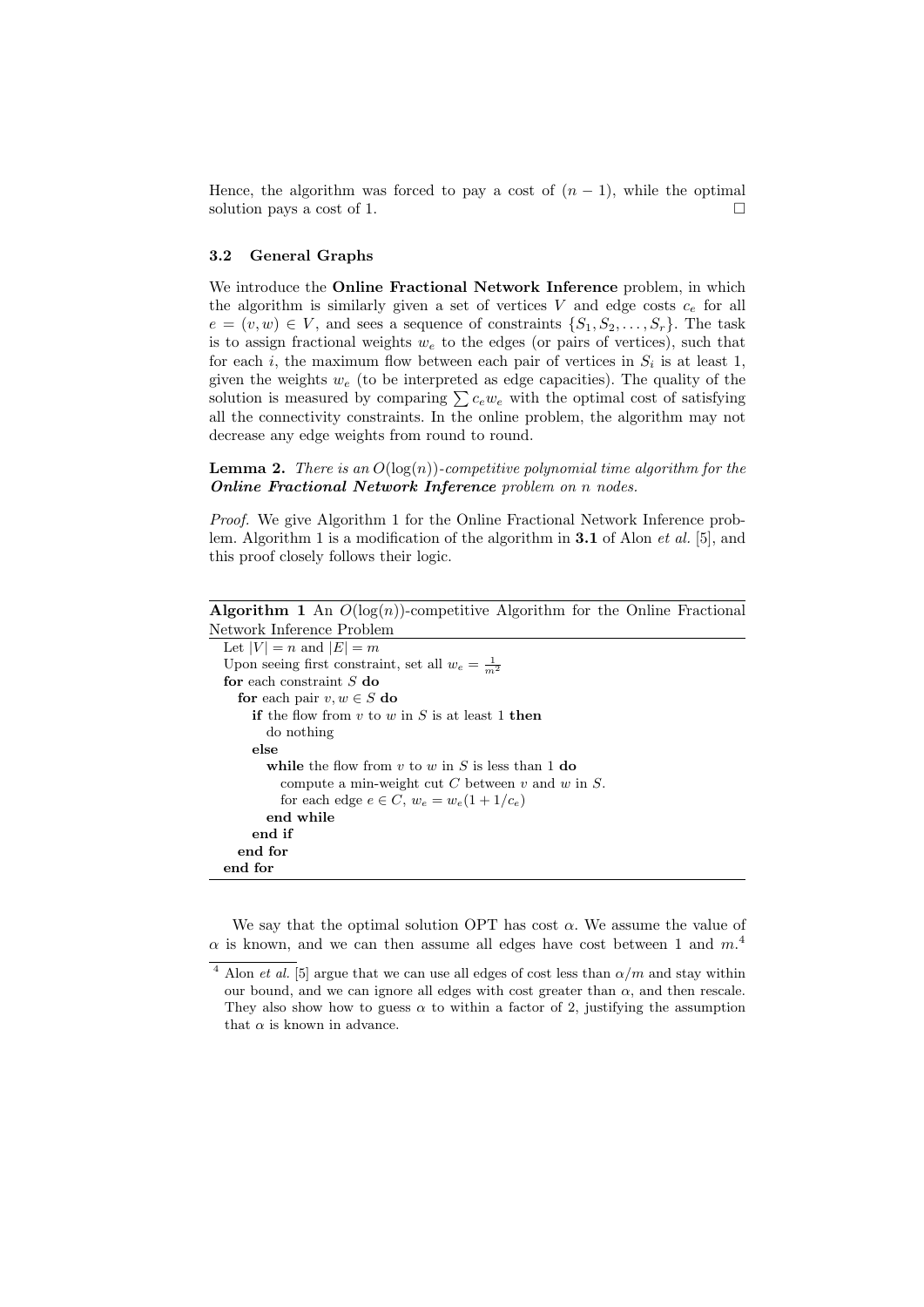We now follow the argument in Alon *et al.* [5], which works for Algorithm 1 almost without modification. First we note that the algorithm generates a feasible solution. This is clear from its termination condition.

Now we will prove that the number of weight augmentation steps performed during the run of the algorithm is  $O(\alpha \log(m))$ . Consider the potential function

$$
\Phi = \sum_{e \in E} c_e w_e^* \lg(w_e),
$$

where  $w_e^*$  is the weight of edge  $e$  in OPT. It is clear from the initial edge weights that the potential function begins as  $\Phi_0 = -O(\alpha \lg(m))$ . Because the weight update rule ensures that no edge gets weight more than 2, the potential function never exceeds  $2\alpha$ . And the increase in the potential function with each weight augmentation step is at least 1:

$$
\Delta \Phi = \sum_{e \in E} c_e w_e^* \lg(w_e (1 + 1/c_e)) - \sum_{e \in E} c_e w_e^* \lg(w_e)
$$
  
= 
$$
\sum_{e \in E} c_e w_e^* \lg(1 + 1/c_e)
$$
  

$$
\geq \sum_{e \in E} w_e^*
$$
  

$$
\geq 1.
$$

Finally, we look at the cost of our solution,  $\sum_{e \in E} w_e c_e$ , (which begins at  $\leq 1$ ) and notice that in a weight augmentation step, it does not exceed  $\sum_{e \in E} \frac{w_e}{c_e} c_e \leq$ 1. So, whenever  $\Phi$  increases by at least 1, the cost of our solution increases by no more than 1. This gives us an  $O(log(m)) = O(log(n))$  approximation to the Online Fractional Network Inference problem.

We can now use Lemma 2 to develop an algorithm that almost matches the lower bound from Theorem 5.

**Theorem 6.** There is an  $O(n \log(n))$ -competitive polynomial time algorithm for the Online Network Inference problem on n nodes.

Proof. We use Algorithm 1 together with a rounding scheme similar to the one considered by Buchbinder [11] for solving linear programs, to get our result.

For each edge  $e$ , we choose  $2n$  random variables  $X(e, i)$  independently and uniformly from [0, 1]. For each edge, we let threshold  $T(e) = \min_{i=1}^{2n} X(e, i)$ . Then we run the algorithm for the Online Fractional Network Inference problem, and whenever  $w_e \geq T(e)$ , we add e to our integral solution, and continue. Now we claim the following.

1. The integral solution has expected cost  $O(n)$  times the fractional solution.

2. The integral solution satisfies all the constraints with high probability.

To prove the first claim, for any edge e, the probability that  $X(e, i) < w_e$ is  $w_e$ . The probability that e is chosen to be in the integral solution is the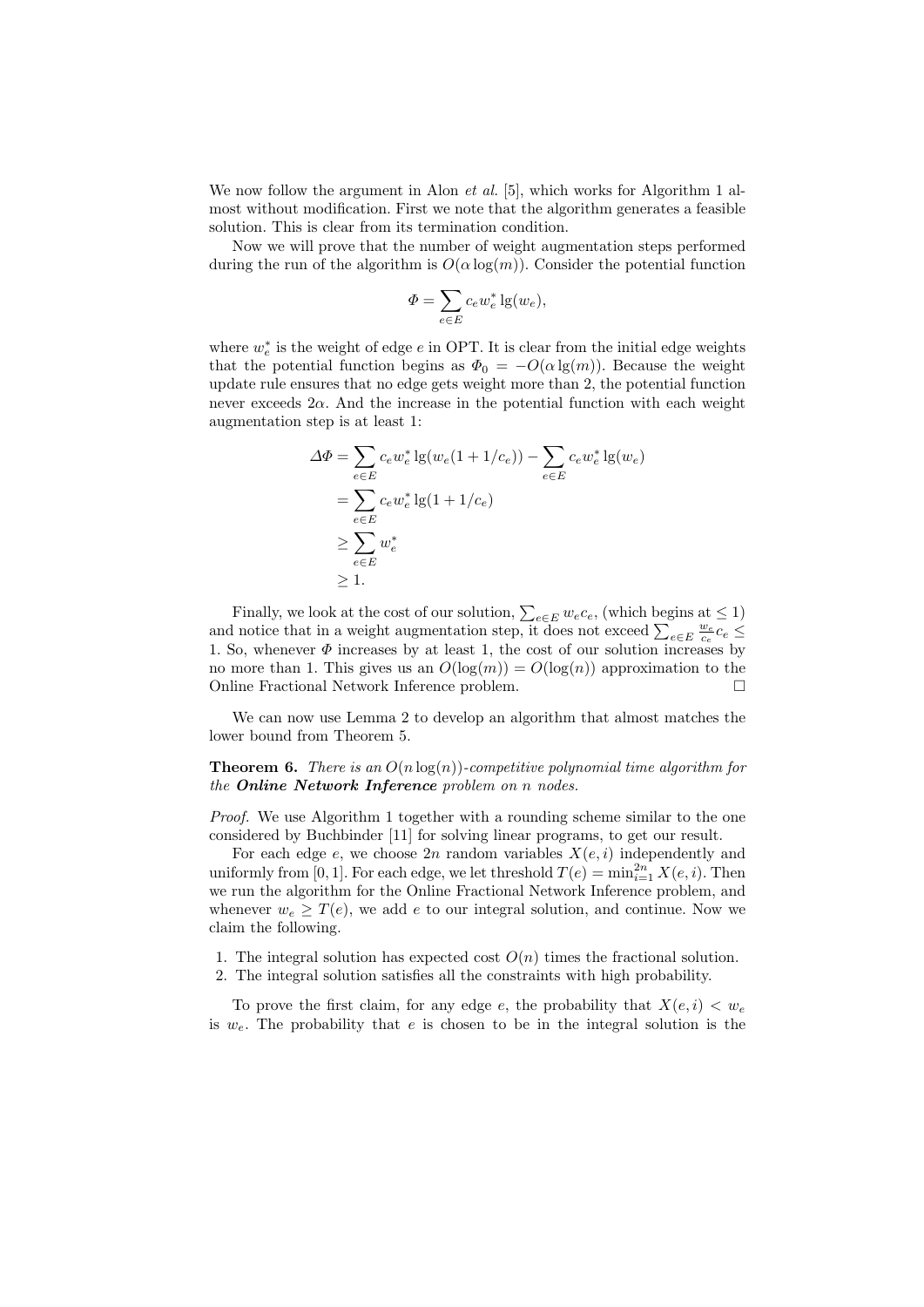probability that some  $X(e, i) < w_e$  – we call this event  $A_i$ . Hence, the probability of  $\cup_{i=1}^{2n} A_i$  is  $2nw_e$ , and by linearity of expectation, on every round, the expected cost of our solution is  $O(n)$  times the fractional solution, which is an  $O(\log(n))$  approximation of OPT for the integral problem. Hence our solution is an  $O(n \log(n))$  approximation of OPT in expectation.

To prove the second claim, we pick a constraint  $S$ . The constraint  $S$  is satisfied if and only if for every cut  $C \in S$ , there exists an edge crossing C in our solution. We fix a cut  $C$ . The probability the cut is not crossed is the probability we have not chosen any edge crossing the cut. This probability is  $\prod_{e \in C} (1 - w_e)^{2n} \le$  $e^{(-2n\sum_{e\in C}w_e)}$ . And because the cut is crossed with a flow of 1 in the fractional solution (i.e.  $\sum_{e \in C} w_e \ge 1$ ) at the time it is considered by the algorithm, we can bound this by  $\frac{1}{e^{2n}}$ . There are r constraints and at most  $2^n$  cuts per constraint, so by the union bound, the probability our solution is not feasible is  $\left(\frac{r2^n}{r2^n}\right)$  $\frac{r2^n}{e^{2n}}$ ). Because  $r < 2^n < e^n$ , the probability our solution is not feasible tends to 0 as n increases, completing the proof.  $\Box$ 

We note that it is tempting to try to improve the bound for the Online Network Inference problem by reducing it to Online Set Cover with the hope of getting better bounds by using algorithms from [4] or [11]. In Online Set Cover, the sets to be covered are given in advance, and the elements come in online. In Online Network Inference, the graph is known in advance, but there are exponentially many constraints in the size of the graph that can arrive online. While a reduction that makes edges in the network graph correspond to sets and all cuts induced by the connectivity constraints correspond to elements in the Online Set Cover problem is possible, the resulting bound on the competitiveness ratio is  $O(n \log(n))$ , which yields no improvement over our algorithm.

We now make a simple observation for the uniform cost case.

# **Proposition 1.** There is an  $O(n)$ -competitive polynomial time algorithm for the Online Uniform Cost Network Inference problem on n nodes.

Proof. Consider the algorithm that puts down a clique for each constraint presented to it. Let  $q \leq n$  be the number of nodes that appear in at least one constraint. Our algorithm uses  $O(q^2)$  edges, but the optimal algorithm must clearly use at least  $\Omega(q)$  edges.

We also present a lower bound for the online uniform cost case.

### **Theorem 7.** The **Online Uniform Cost Network Inference** problem on n nodes has an  $\Omega(\sqrt{n})$ -competitive lower bound.

*Proof.* We divide the vertices into two sets Q and R, with  $|Q| = \sqrt{n}$  and  $|R| = \sqrt{n}$  $n - \sqrt{n}$ . For each  $v_i \in R$ , the adversary does the following. At stage  $t = 1$ the adversary sets  $Q_{(i,1)} = Q$ . At stage t, the adversary gives the learner the constraint  $S_{(i,t)} = Q_{(i,t)} \cup v_i$ . Let  $C_{(i,t)}$  be the set of vertices in Q which the learner connects to  $v_i$  in response to being presented  $S_{(i,t)}$ . The adversary sets  $Q_{(i,t+1)} = Q_{(i,t)} \setminus C_{(i,t)}$  and continues to the next stage. The adversary stops when  $Q_{(i,t)} = \emptyset$ .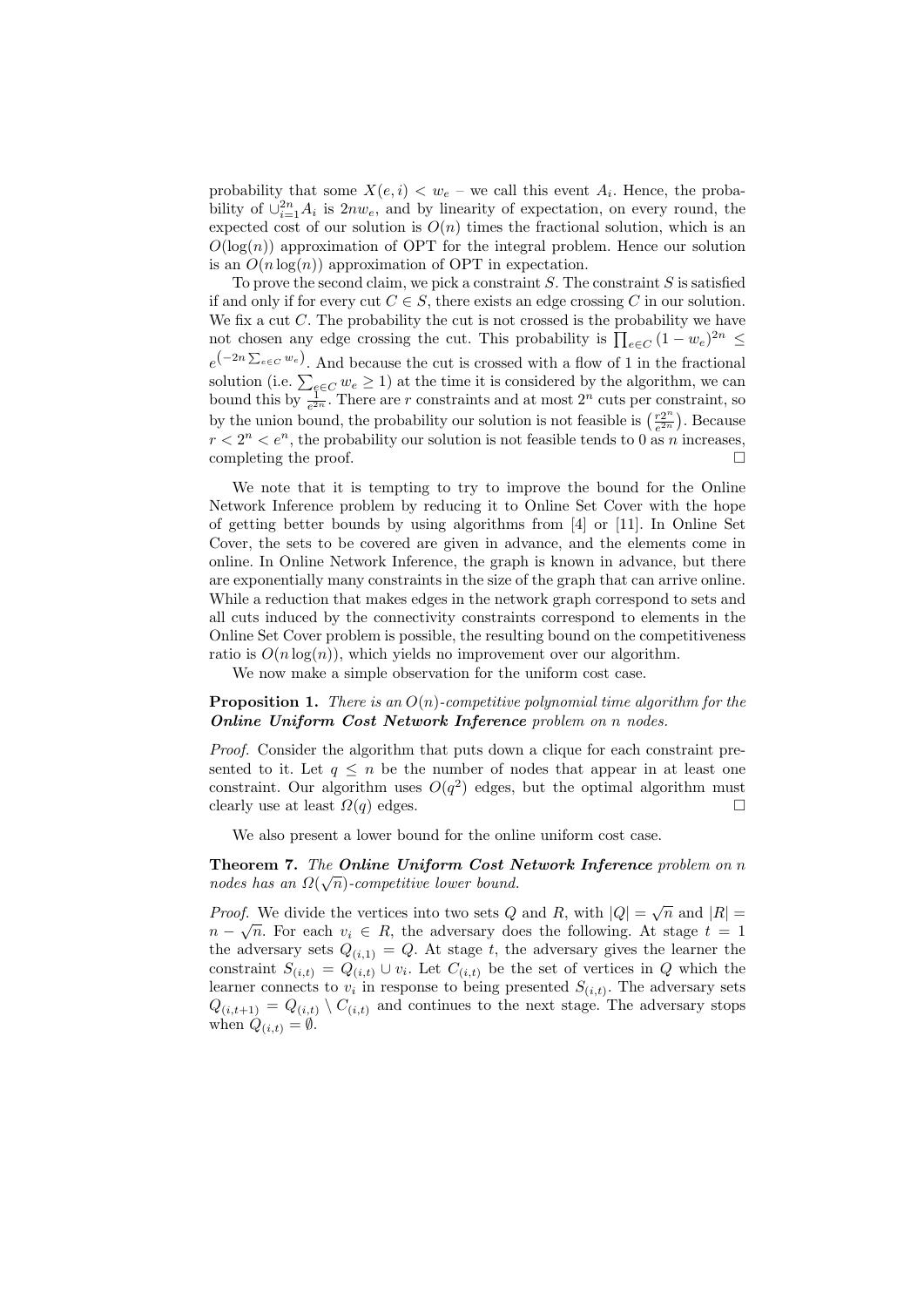To analyze this strategy for the adversary, for each  $v_i$ , we order the edges from  $v_i$  to R by the stage in which the learner has placed them, breaking ties arbitrarily. It is clear that the last edge the learner places is sufficient to connect  $v_i$  to R for all constraints  $S_{(i,t)}$ . Hence, all of these constraints can be satisfied in retrospect by placing a clique on Q using  $\binom{\sqrt{n}}{2} = O(n)$  edges and one edge per vertex in R, also using  $O(n)$  edges. But the learner places  $\Omega(n)$  edges per vertex in Q, amounting to  $\Omega(n\sqrt{n})$  edges in total, giving the desired result.  $\Box$ 

We now consider the Online Network Inference problem with an oblivious adversary – an adversary who commits to the constraints  $\{S_1, S_2, \ldots, S_r\}$  before presenting any of them to the algorithm.

Theorem 8. There is a randomized polynomial time algorithm for the Online Uniform Cost Network Inference problem on n nodes that gives an expected  $O(n^{2/3} \log^{2/3}(n))$ -competitive ratio against an oblivious adversary.

*Proof.* We assume that the optimal solution has  $m = \Omega(n)$  edges (that each vertex appears in some constraint). We then create an Erdös Rényi random graph on our graph  $G$ , by putting in edges independently with a specified probability. Random graph connectivity has a sharp threshold of  $\frac{c \log(n)}{n}$  for  $c > 1$  [12]. When  $p = \frac{c \log^{2/3}(n)}{n^{1/3}}$  $\frac{g^{2/3}(n)}{n^{1/3}}$ , G has  $O(n^{5/3} \log^{2/3}(n))$  edges in expectation. Now, our algorithm is simple – for each constraint  $S_i$  such that  $|S_i| \geq n^{1/3} \log^{1/3}(n)$ , because of our choice of  $p, S_i$  is already connected with high probability in  $G$ . Because we assume that there are only polynomially many constraints (even in the offline case, as in Theorem 2), for large enough  $c$ , all such constraints are satisfied in expectation. For every constraint  $S_i$  of size  $\langle n^{1/3} \log^{1/3}(n)$  that we see, we can put a clique with  $O(n^{2/3} \log^{2/3}(n))$  edges on that constraint, and each time we do that, we are guaranteed to hit at least one edge in OPT. Hence, this costs us  $O(n^{5/3} \log^{2/3}(n) + n^{2/3} \log^{2/3}(n)$ OPT) edges in expectation, and because  $m = \Omega(n)$ , we have an  $O(n^{2/3} \log^{2/3}(n))$  approximation ratio.

## 4 Discussion and Open Problems

In this paper we present a theoretical study of the Network Inference problem. This model allows us to estimate connections among populations from data that exposes certain constraints. One challenge in using this model to learn real-world networks is that oftentimes, due to issues of privacy, data is anonymized (for example disease data), and it is hard to tell when the same person participates in multiple constraints. However, there are other settings where this would not be an issue. For network construction problems, our algorithms give network designers methods of optimizing costs while satisfying their users' constraints.

We leave open some interesting questions. In the offline case, we give an  $\Omega(\log(n))$  hardness of approximation lower bound and an  $O(\log(r))$  approximation algorithm for both the arbitrary cost and uniform cost Network Inference problems. If r is polynomial in n these bounds match, but otherwise there can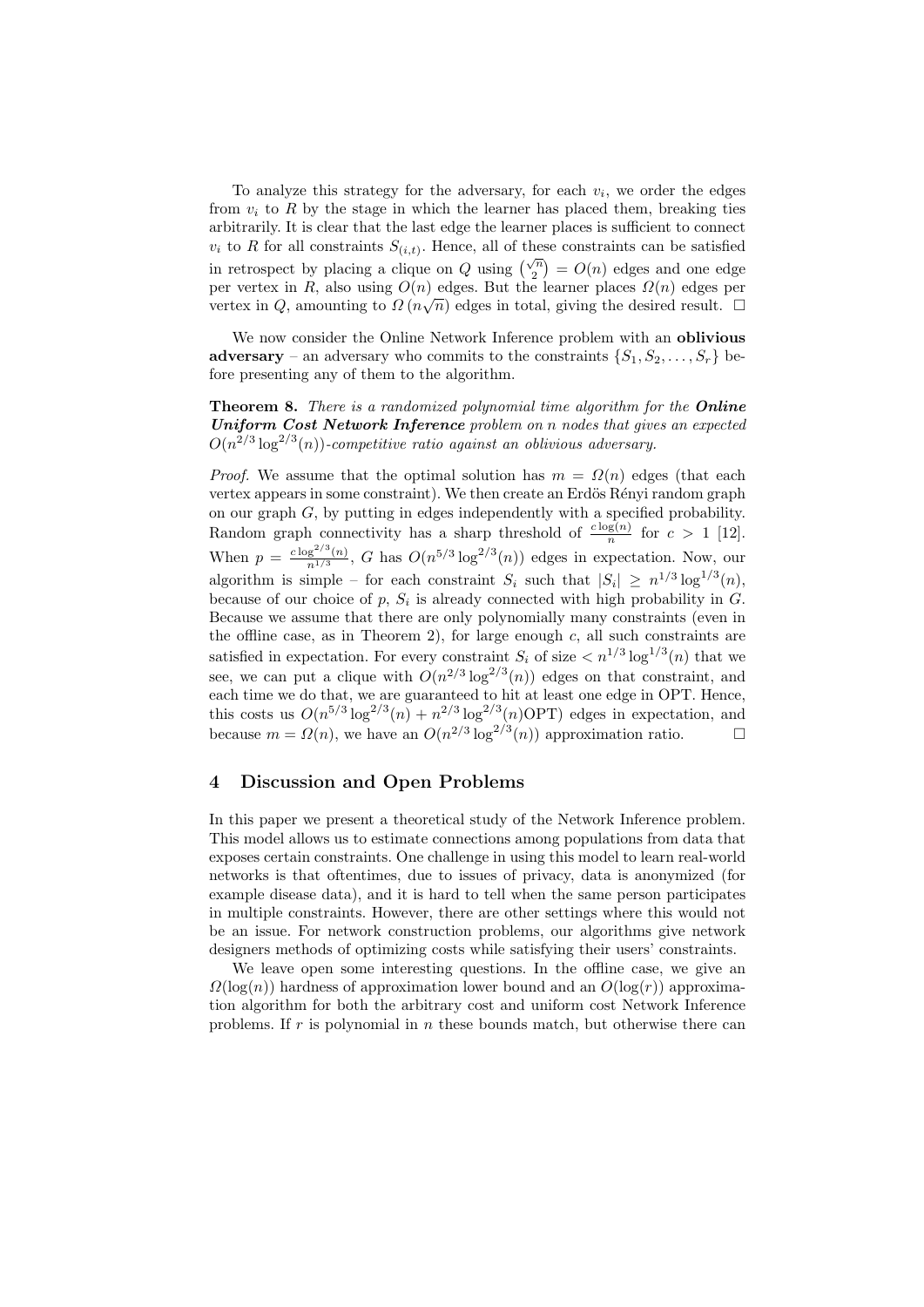be a gap. We also have a  $log(n)$  asymptotic gap for the Online Network Inference problem. For the Online Uniform Cost Network Inference problem, we have an  $\Omega(\sqrt{n})$  adversarial lower bound and an  $O(n^{2/3}/log^{1/3}(n))$  algorithm for the oblivious case. Improving these bounds is an important problem.

Another open problem is to find tight bounds for trees in the uniform cost case. For stars and paths, the bounds are tight, and our arguments can be adapted to give a  $\Omega(\log(n))$ -competitive lower bounds against an oblivious adversary. Perhaps an  $O(log(n))$ -competitive algorithm can be found for trees in general, but our algorithms for paths and stars rely on their specific properties and do not immediately generalize. Finally, one can consider generalizations of the Network Inference Problem, for example constraints could require the vertices to be k-connected in the induced subgraphs.

### 5 Acknowledgments

We thank the anonymous reviewers of this paper for helpful suggestions. We thank an anonymous reviewer of a previous version of this paper for helping improve our analysis of Theorem 2. Parts of this work were done while Lev Reyzin was in the Department of Computer Science at Yale University.

# References

- 1. Akutsu, T., Tamura, T., and Horimoto, K. Completing networks using observed data. In ALT (2009), pp. 126–140.
- 2. Alon, N., and Asodi, V. Learning a hidden subgraph. SIAM J. Discrete Math. 18, 4 (2005), 697–712.
- 3. Alon, N., Awerbuch, B., Azar, Y., Buchbinder, N., and Naor, J. The online set cover problem. In Proceedings of the 35th annual ACM symposium on Theory of computing (2003), pp. 100–105.
- 4. Alon, N., Awerbuch, B., Azar, Y., Buchbinder, N., and Naor, J. The online set cover problem. In STOC (2003), pp. 100–105.
- 5. Alon, N., Awerbuch, B., Azar, Y., Buchbinder, N., and Naor, J. A general approach to online network optimization problems. ACM Transactions on Algorithms 2, 4 (2006), 640–660.
- 6. Alon, N., Beigel, R., Kasif, S., Rudich, S., and Sudakov, B. Learning a hidden matching. SIAM J. Comput. 33, 2 (2004), 487–501.
- 7. Angluin, D., Aspnes, J., and Reyzin, L. Optimally learning social networks with activations and suppressions. In 19th International Conference on Algorithmic Learning Theory (2008), pp. 272–286.
- 8. ANGLUIN, D., AND CHEN, J. Learning a hidden graph using  $O(\log n)$  queries per edge. J. Comput. Syst. Sci. 74, 4 (2008), 546–556.
- 9. Beigel, R., Alon, N., Kasif, S., Apaydin, M. S., and Fortnow, L. An optimal procedure for gap closing in whole genome shotgun sequencing. In RECOMB (2001), pp. 22–30.
- 10. Booth, K. S., and Lueker, G. S. Testing for the consecutive ones property, interval graphs, and graph planarity using PQ-tree algorithms. J. Comput. Syst. Sci. 13, 3 (1976), 335-379.